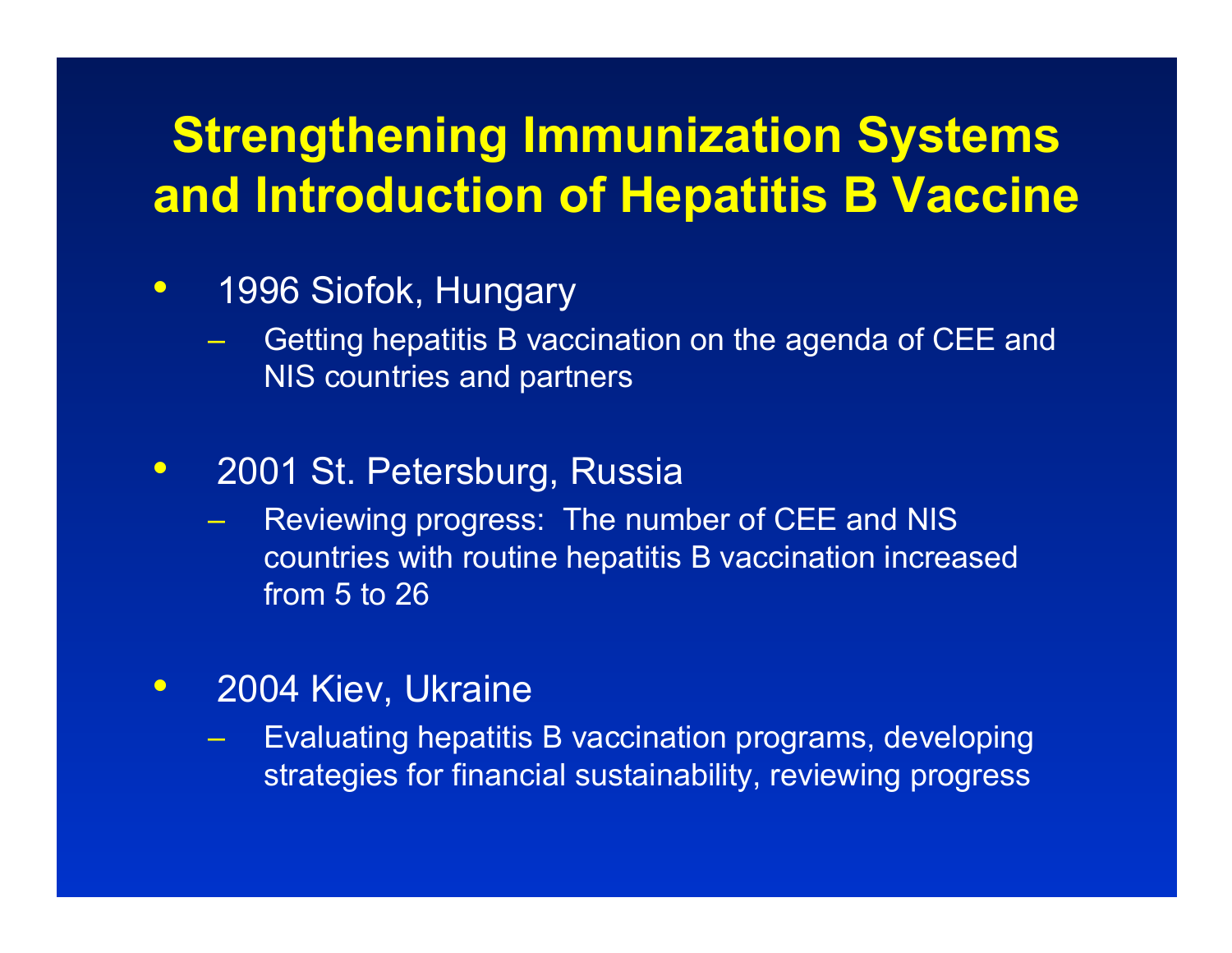# **Issues and Themes**

## **Workshop topics**

- $\bullet$ Evaluating immunization programs
- $\bullet$ Addressing vaccine safety concerns
- Vaccine issues (birth dose, schedules, policies)
- Financial sustainability planning

# **Other recurring themes**

- $\bullet$ Gathering disease surveillance data
- $\bullet$ Blood safety and injection safety
- $\bullet$ Improving vaccine procurement and management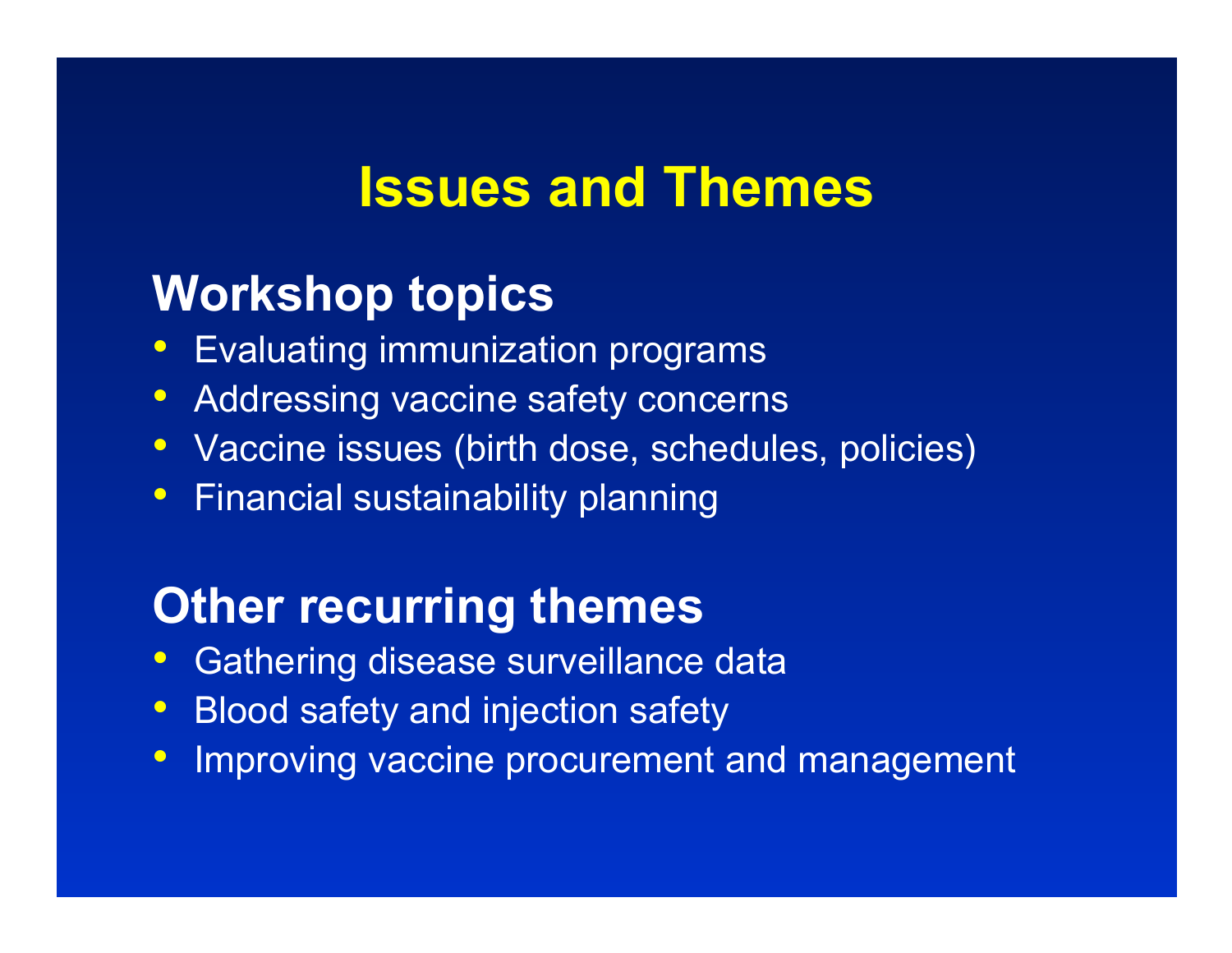# **WHO Goal**

**Introduction of the hepatitis B vaccine into all countries by 2007 and 90% coverage with hep B-3 by 2015**

The region of the CEE and NIS countries is one of the most successful in reaching this goal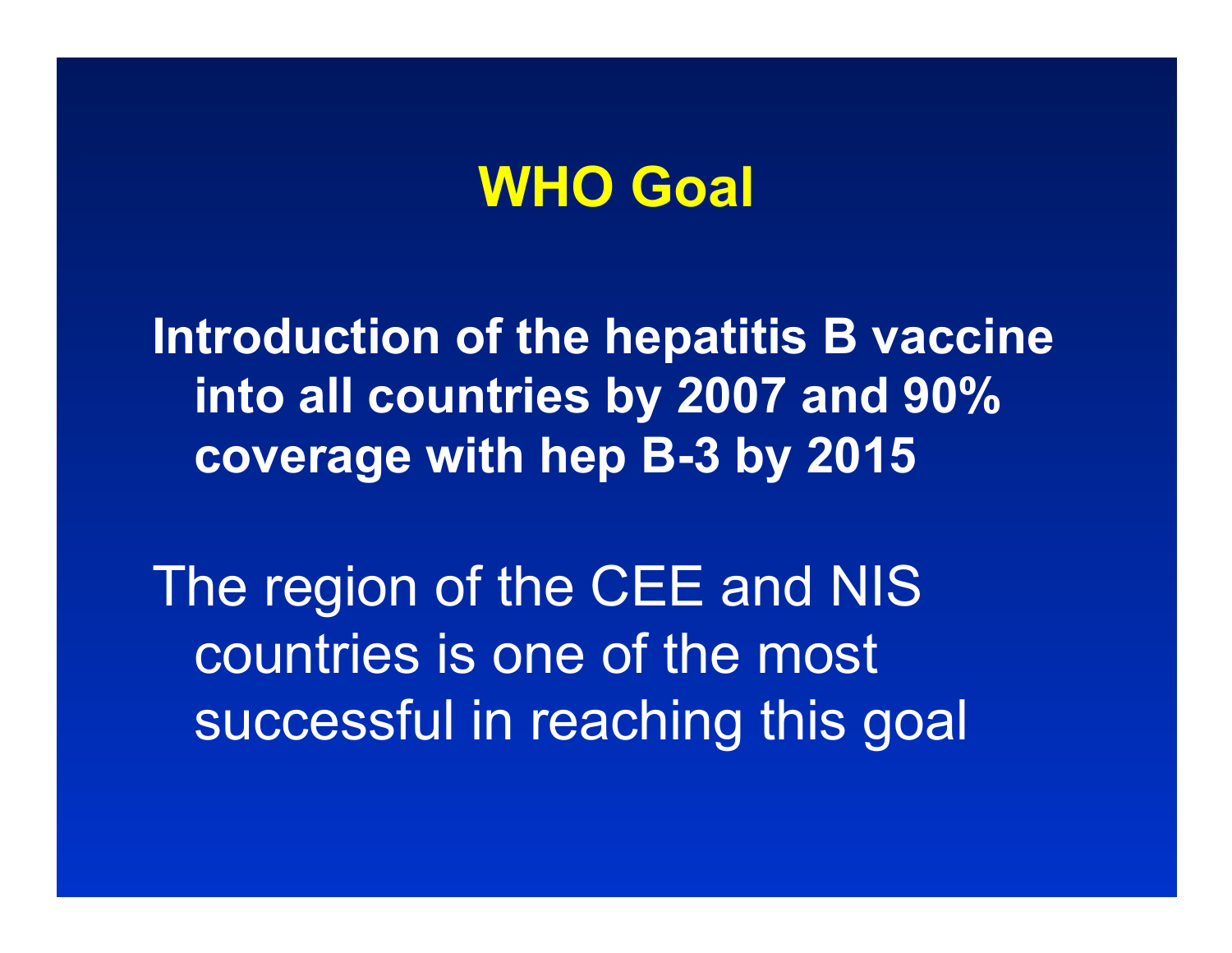# **Progress in Hepatitis B Vaccination in CEE and NIS**

## **CEE and NIS countries have:**

- $\bullet$  Hepatitis B immunization programs (26/29 target newborns and infants)
- $\bullet$ Immunization provided free of charge
- $\bullet$ Well trained public health staff, capable and motivated
- $\bullet$ **• Good collaborations between MOHs and partners**
- $\bullet$ 11 countries receive GAVI support

All CEE and NIS countries with high endemicity provide a universal hepatitis B vaccination program starting at birth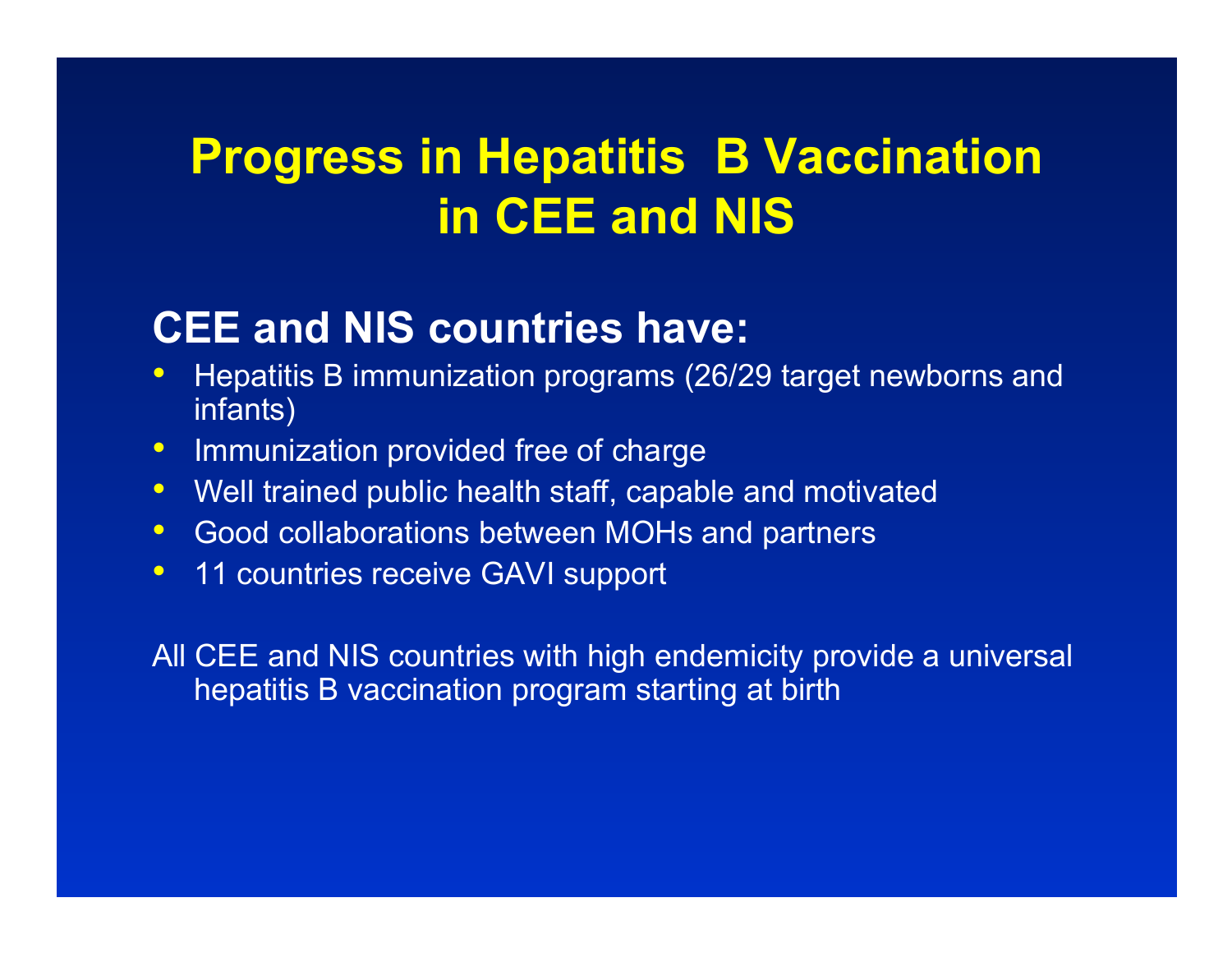# **Country Experiences with Hepatitis B Vaccination**

#### •**Presentations**

- Turkey
- Kazakhstan
- Georgia
- Russian Federation
- Kyrgyzstan

#### •**Targeted cohorts**

- Infants
- Catch-up vaccination for older children and adolescents

#### $\bullet$ **Targeted groups**

- Healthcare workers
- Medical students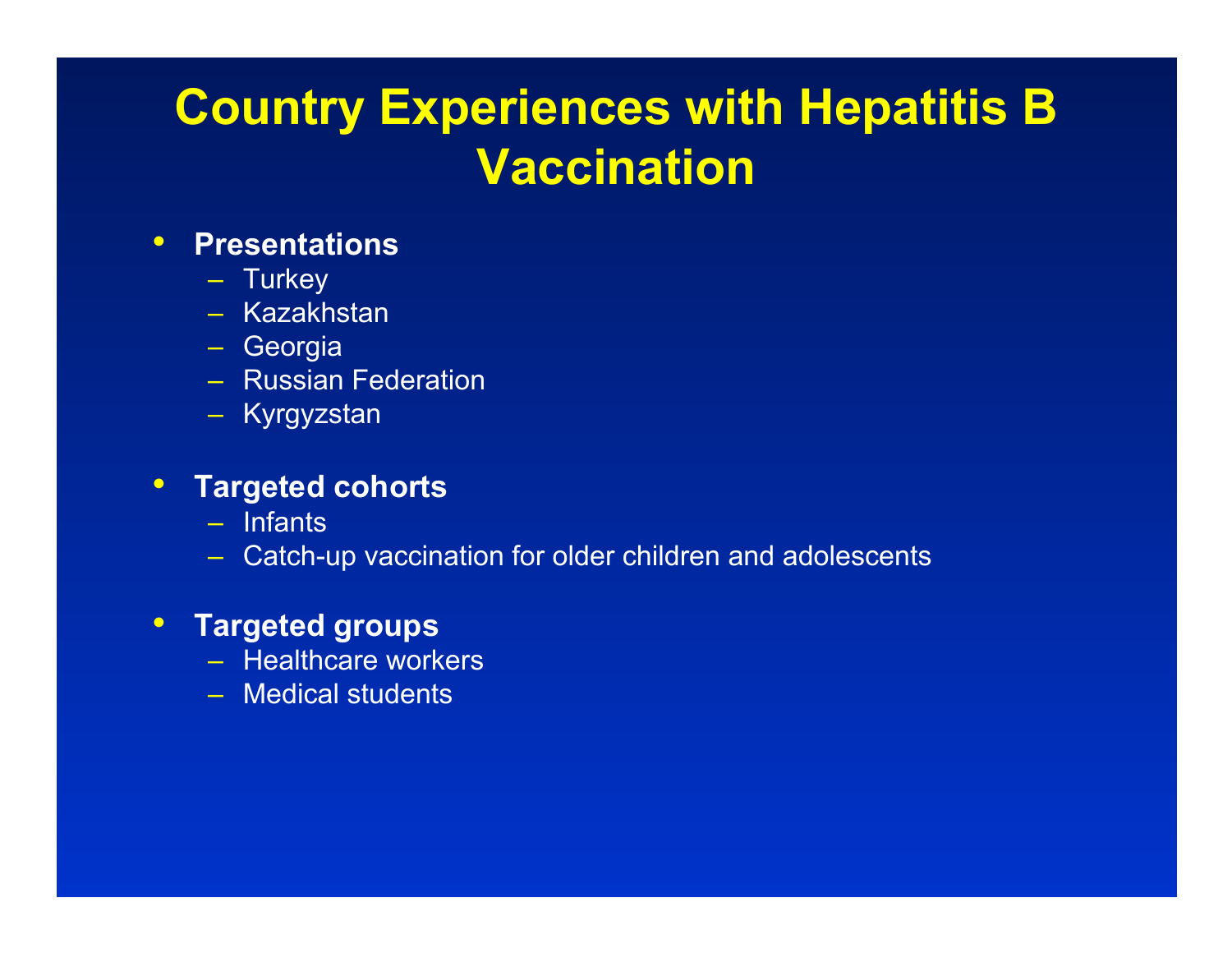# **Country Experiences with Hepatitis B Vaccination**

## • **Reasons for success**

- Political support
- Infrastructure development
- Collaborations/partnerships

### • **Issues**

- Vaccine costs
- Difficulty in reaching newborns in some populations
- $-$  Difficulty in achieving hepB-3  $\,$
- Concerns about vaccine safety
- Decentralization and other management issues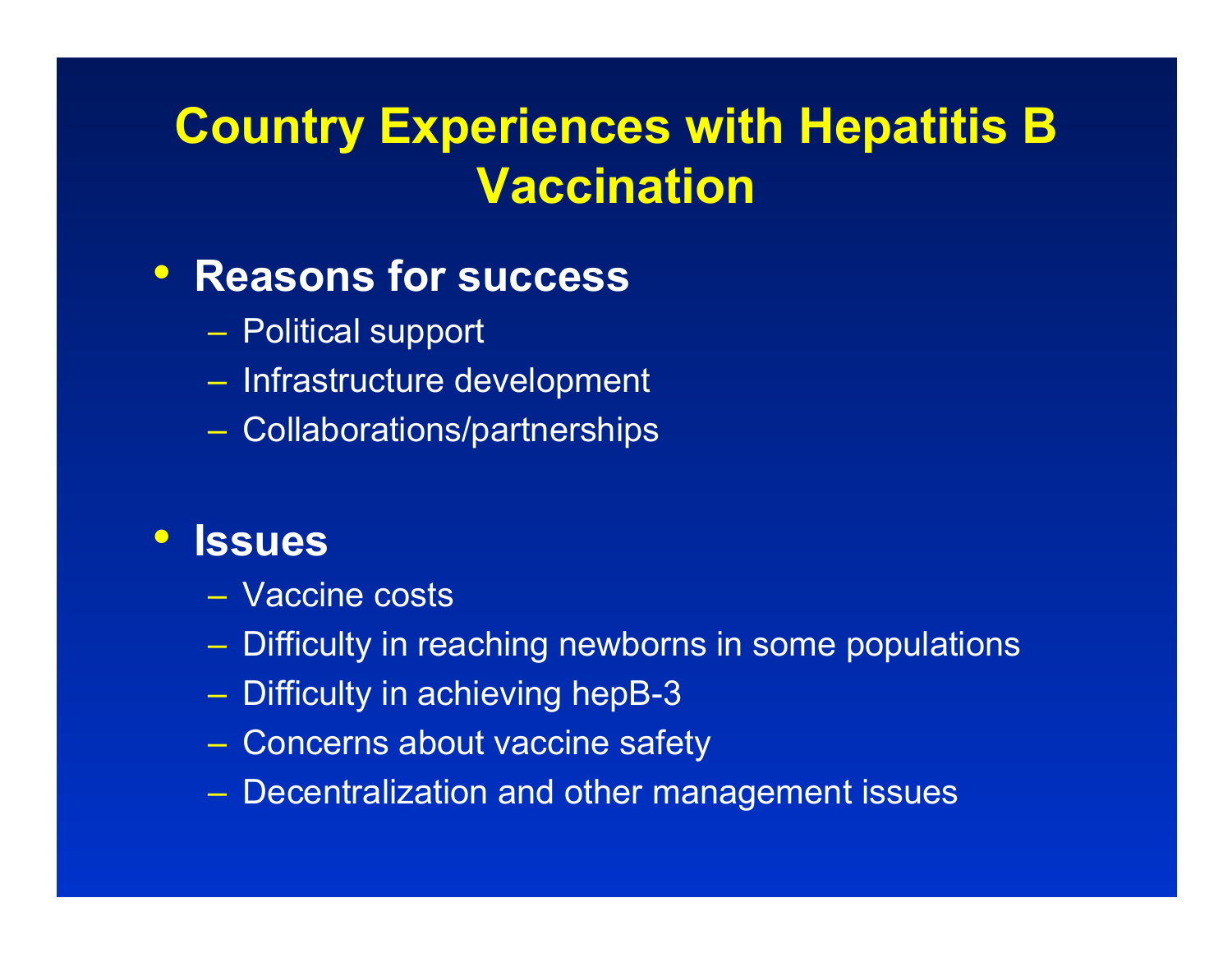## **Country Experiences with Hepatitis B Vaccination**

**Impact assessments (future objective for all countries)**

- Use of sentinel surveillance data
	- Risk factor analysis
	- Program evaluation
	- Efficiency: low resources, high output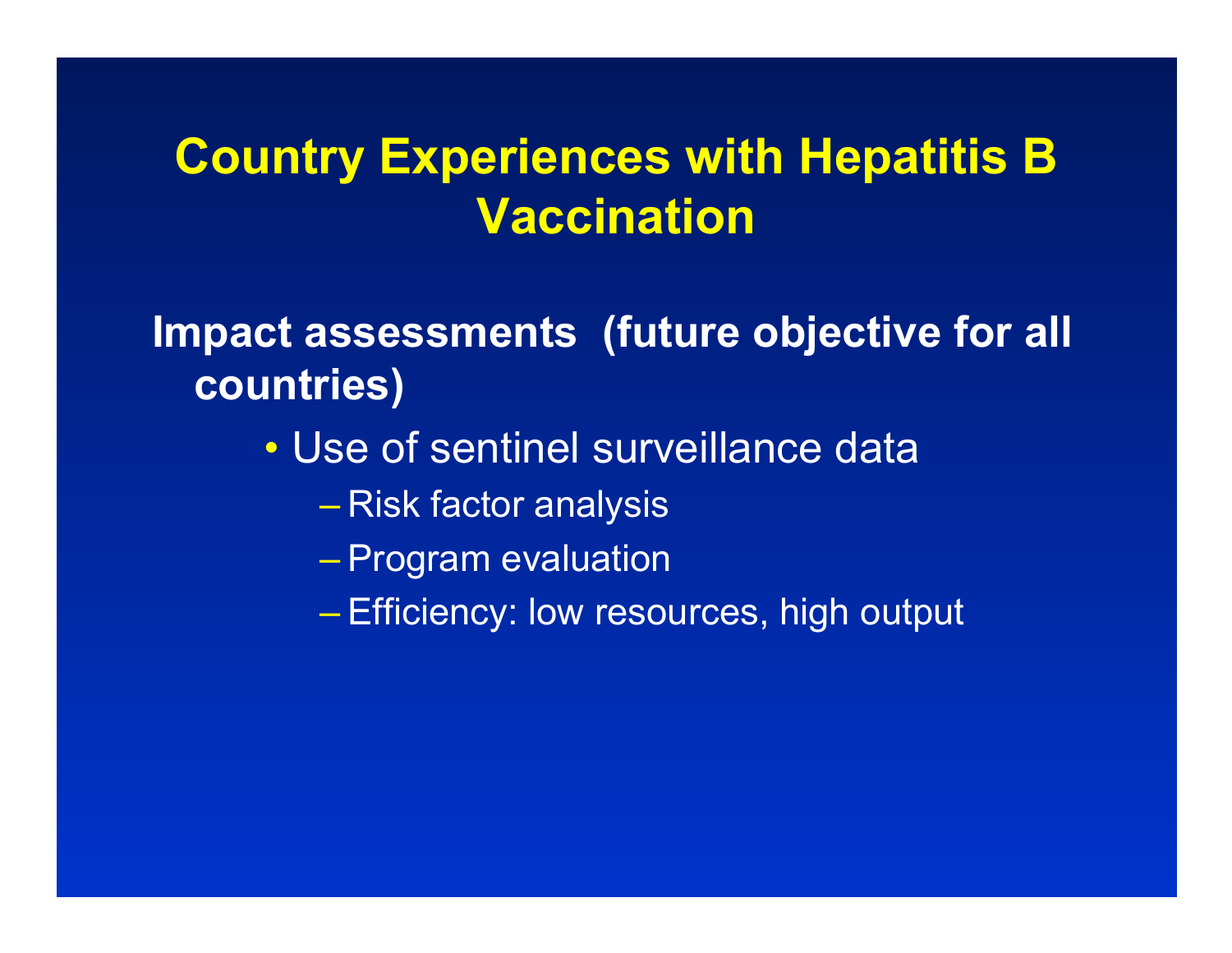# **Integration of Prevention for Viral Hepatitis, HIV/AIDS, and STDs**

## **Hepatitis B, Hepatitis C, HIV/AIDS, and STDS:**

- $\bullet$ Major public heath problems
- $\bullet$  Routes of transmission and opportunities prevention overlap
- $\bullet$  Lack of national programs for integrated surveillance and prevention activities lead to ongoing transmission

## **Model program:**

- $\bullet$  Linked sentinel surveillance sites that monitor HCV, HBV, and HIV in high-risk groups
- $\bullet$  Integration of prevention counseling for viral hepatitis into programs for HIV/AIDS, STDs, drug abuse treatment, corrections health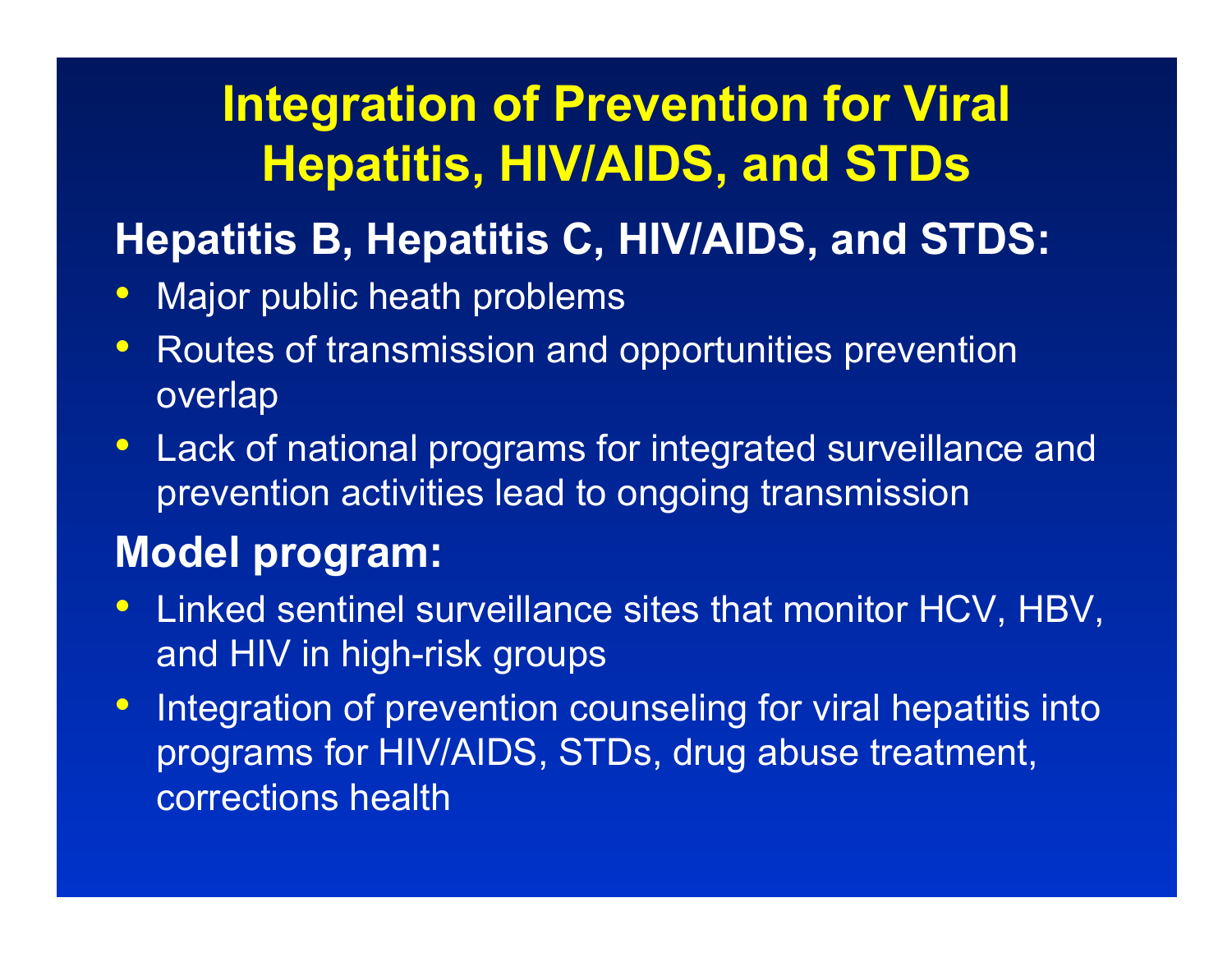# **Answers to Frequently Asked Questions About Hepatitis B Vaccine**

- Hepatitis B vaccines are safe and effective, including those made in South Korea, Cuba, Belgium, USA, and India
- Few and minor AEFI
- No causal association with MS, ALL, autism
- Thiomersal-containing vaccines are safe and acceptable and can be used at birth
- The birth dose of hepatitis B vaccine may be given simultaneously with BCG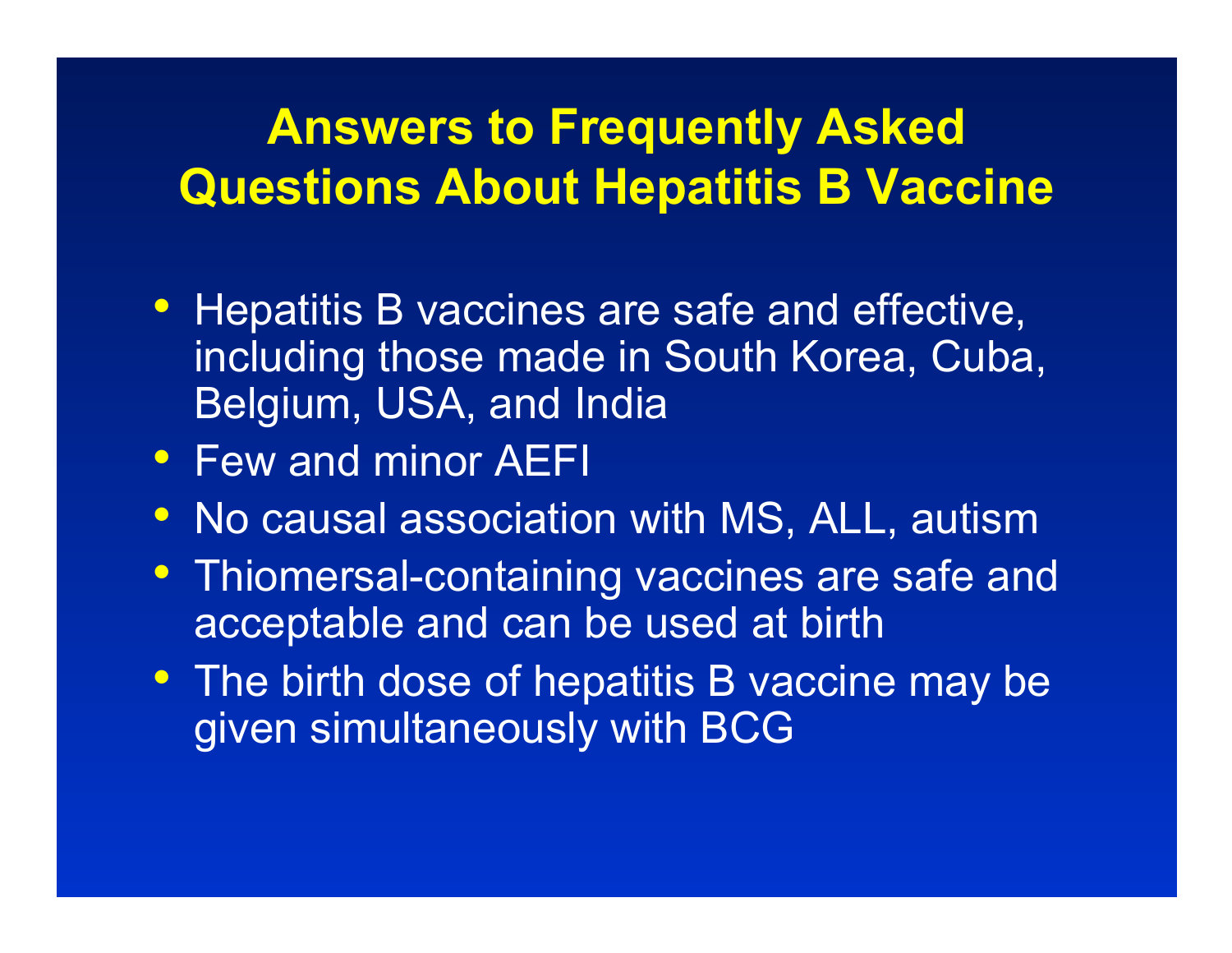# **Public Trust and Concerns About Vaccine Safety**

- Vaccines are one of public health's greatest but least celebrated successes
- Taken for granted by the majority and attacked by a vocal minority
- $\bullet$  Today, rumors of vaccine-related illness are reported globally
- Public health authorities should
	- Respond promptly to address rumors and misinformation
	- Help ensure that the benefits of vaccination are described in news reports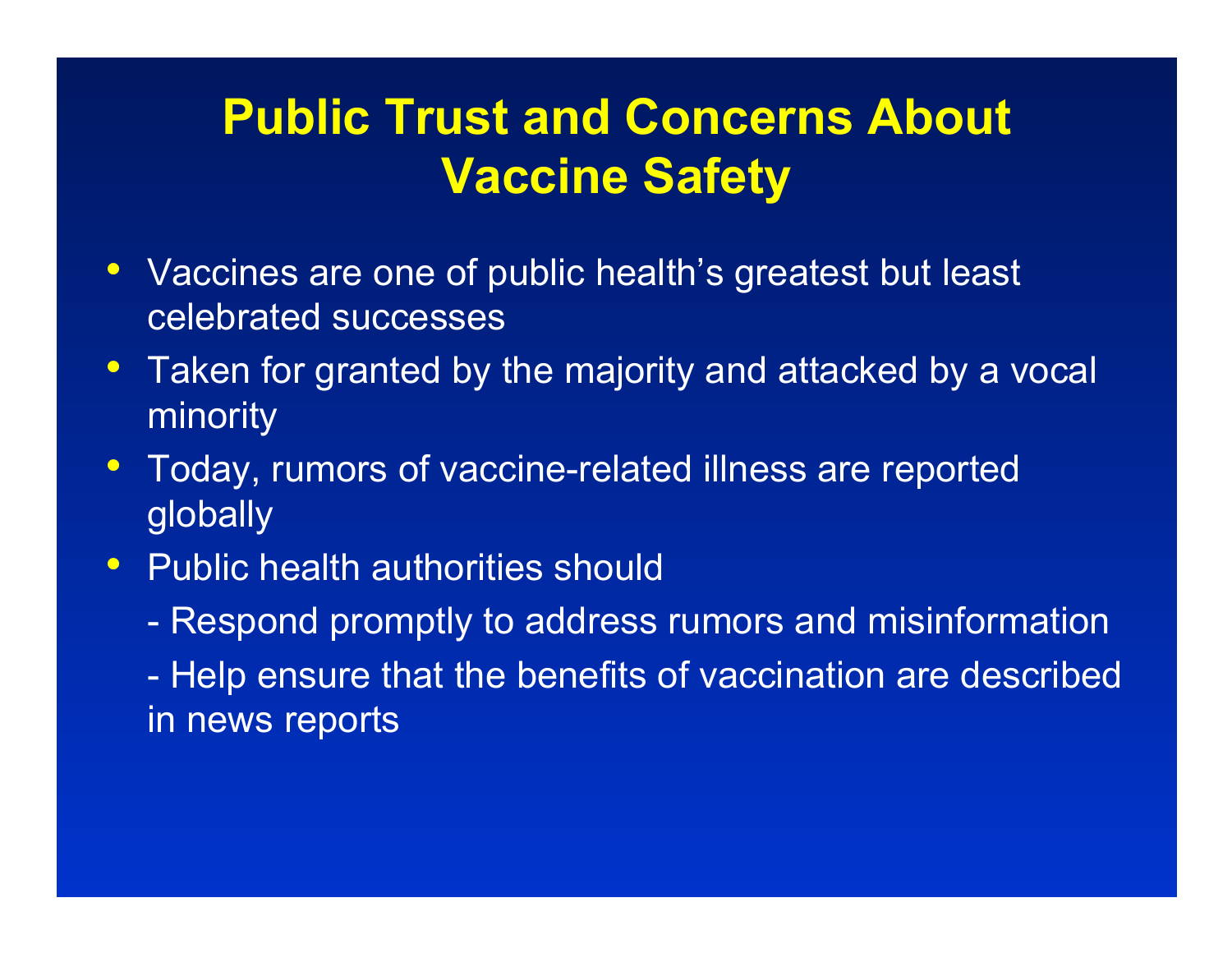# **Vaccine Safety**

- **Storage, cold-chain and logistics**
	- <u>– Liberator Starten i Starten i Starten i Starten i Starten i Starten i Starten i Starten i Starten i Starten i Starten i Starten i Starten i Starten i Starten i Starten i Starten i Starten i Starten i Starten i Starten i</u> – Good vaccine management is essential
	- <u>– Liberator Starten i Starten i Starten i Starten i Starten i Starten i Starten i Starten i Starten i Starten i Starten i Starten i Starten i Starten i Starten i Starten i Starten i Starten i Starten i Starten i Starten i</u> Hepatitis B vaccines must **NOT** be frozen!
	- – WHO provides training and assessment of vaccine management
- **AEFI Surveillance and response**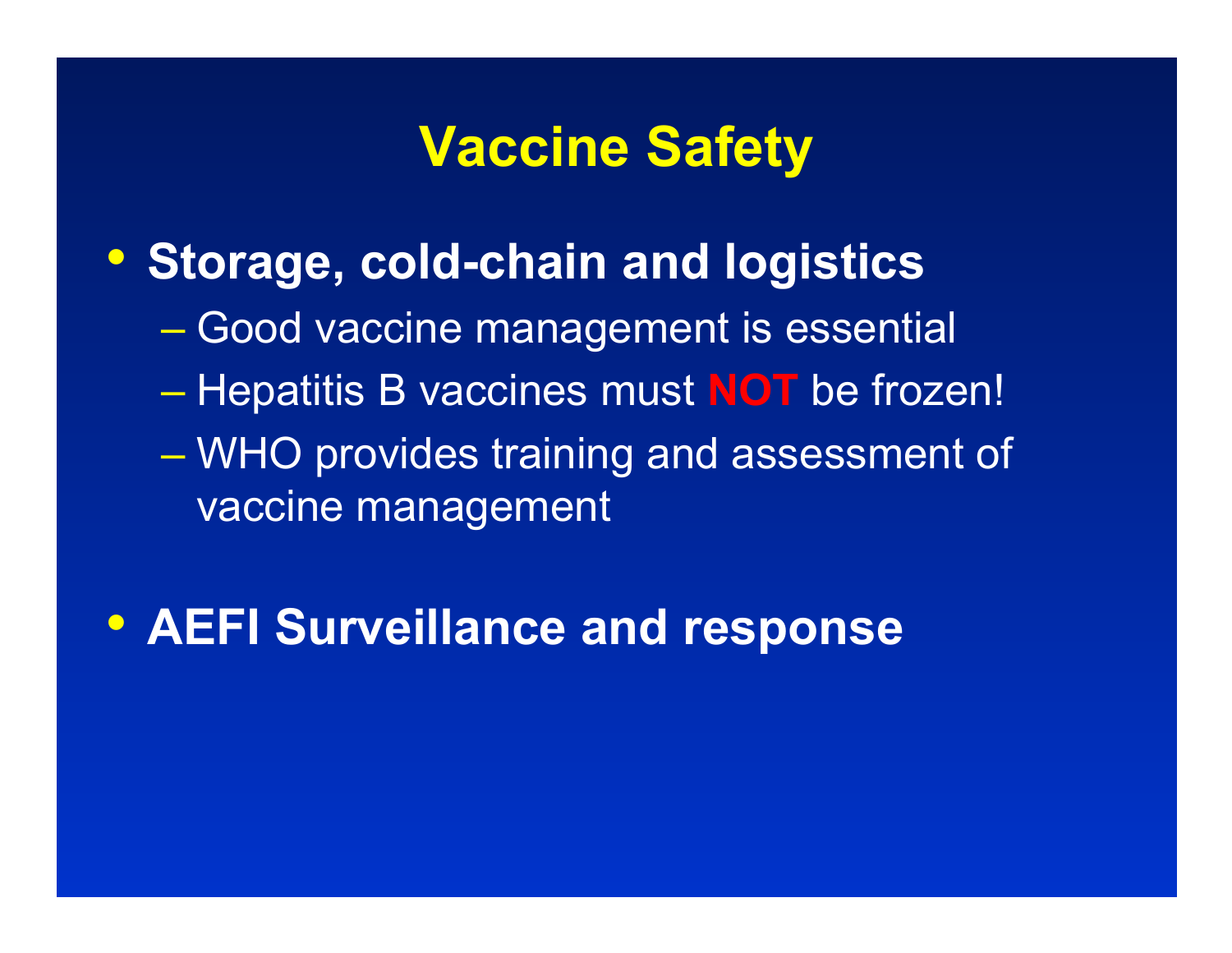# **Injection Safety**

## **Recommendations**

- Assess injection safety practices (risk to patients, providers, community)
- Encourage physicians to decrease the number of therapeutic injections
- –– Improve collection and disposal of sharps (technical issues)
- Incinerate contaminated material
- –– Provide information to doctors, nurses, students, and patients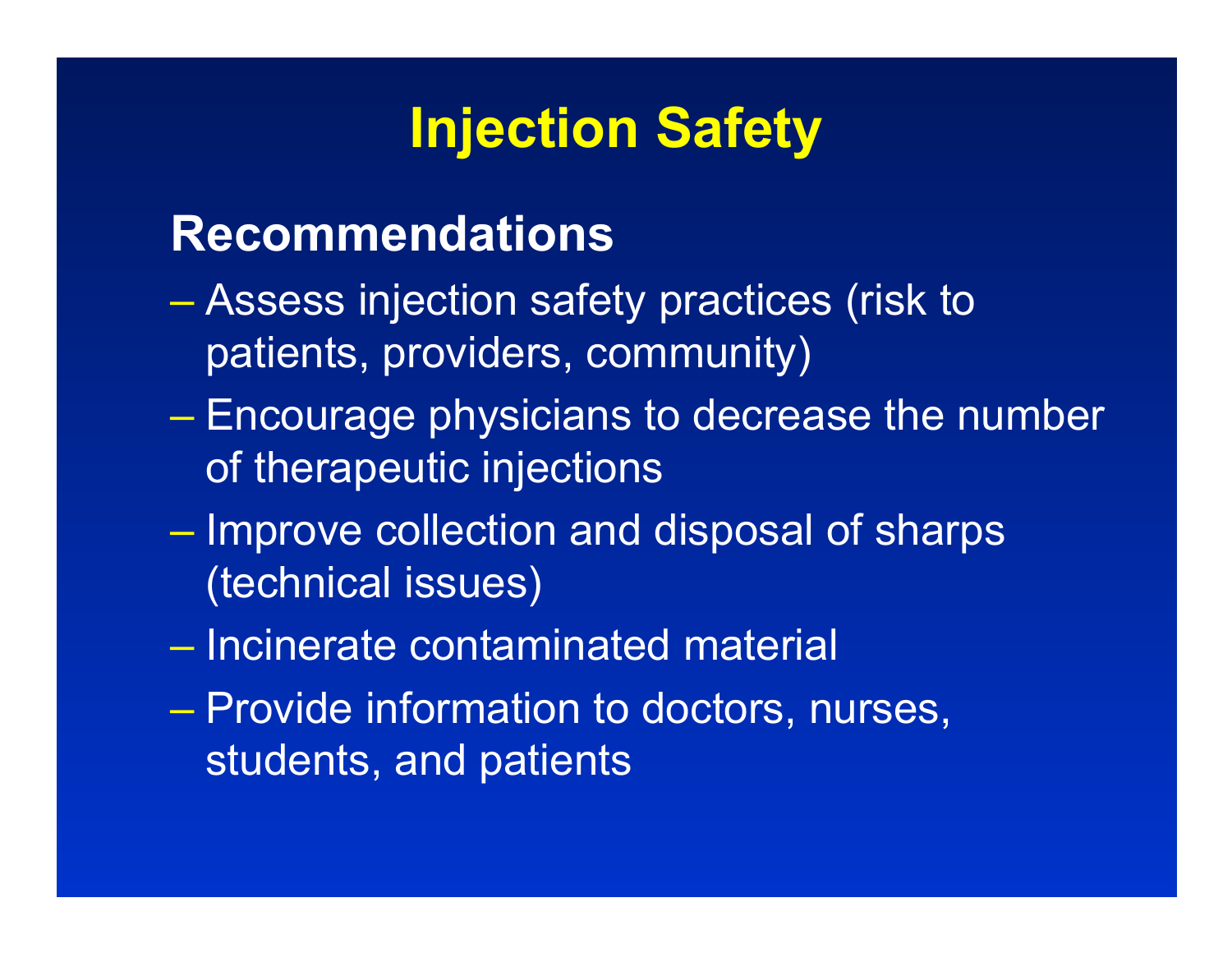

#### **Recommendations**

- $\bullet$  Introduce system of quality assurance and quality control to Blood bank laboratories to reduce the risk of nosocomial infection
	- –Blood donor screening
	- –– Serological testing
- Train staff in blood safety procedures
- $\bullet$  Discourage blood donations from Blood Center **Staff**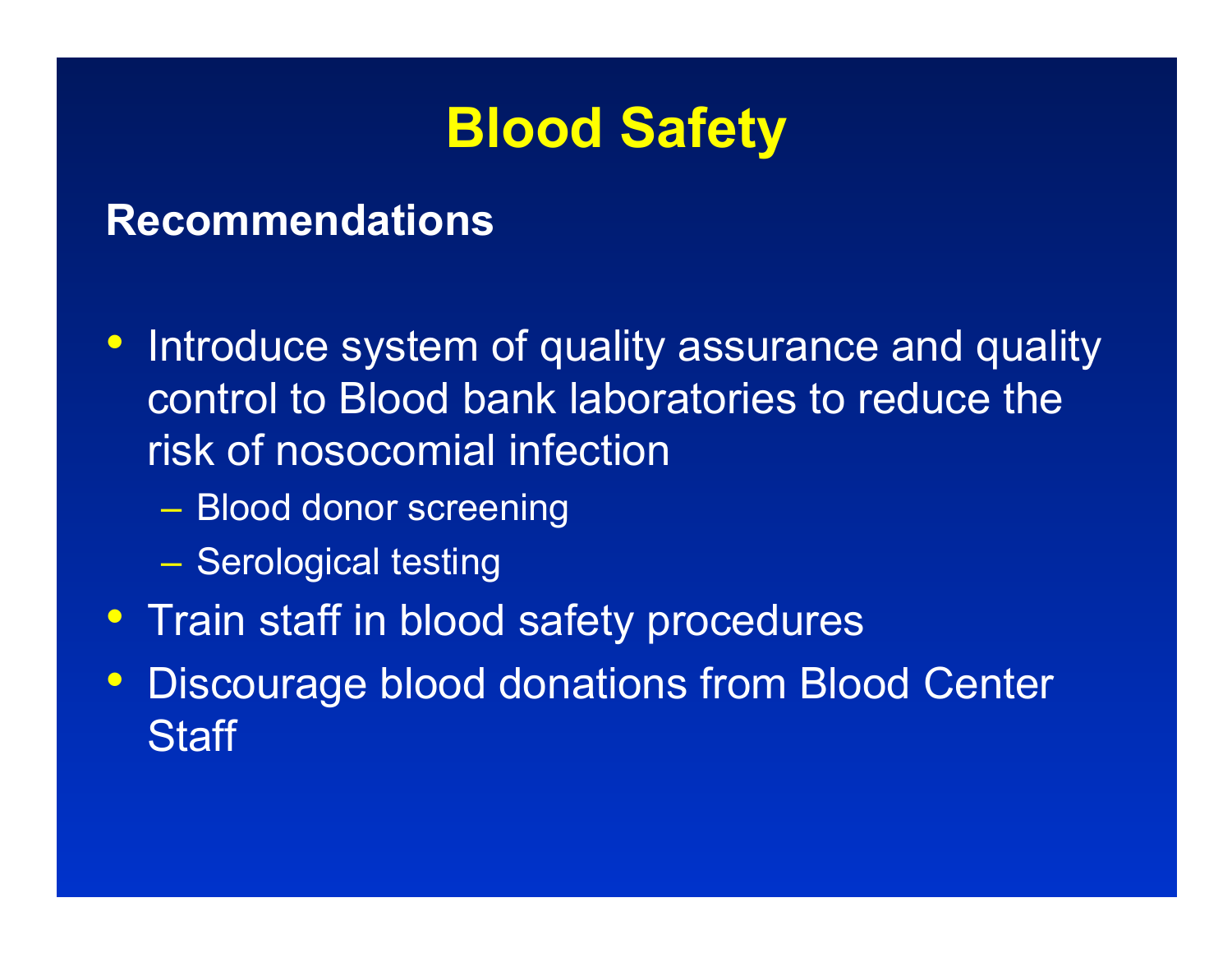# **Vaccine Security**

## **Changes in the market that decrease vaccine supplies include:**

- $\bullet$ Shift from government to private sector manufacturing
- $\bullet$ Fewer manufacturers
- $\bullet$ Divergence in products

## **To help ensure stable vaccine supplies, UNICEF is:**

- $\bullet$ Shifting from buyer/trader to strategic partner
- $\bullet$ Providing 12-month rolling forecasts to suppliers
- $\bullet$ Establishing 3 year supply arrangements with multiple suppliers
- $\bullet$ Offering procurement services to national governments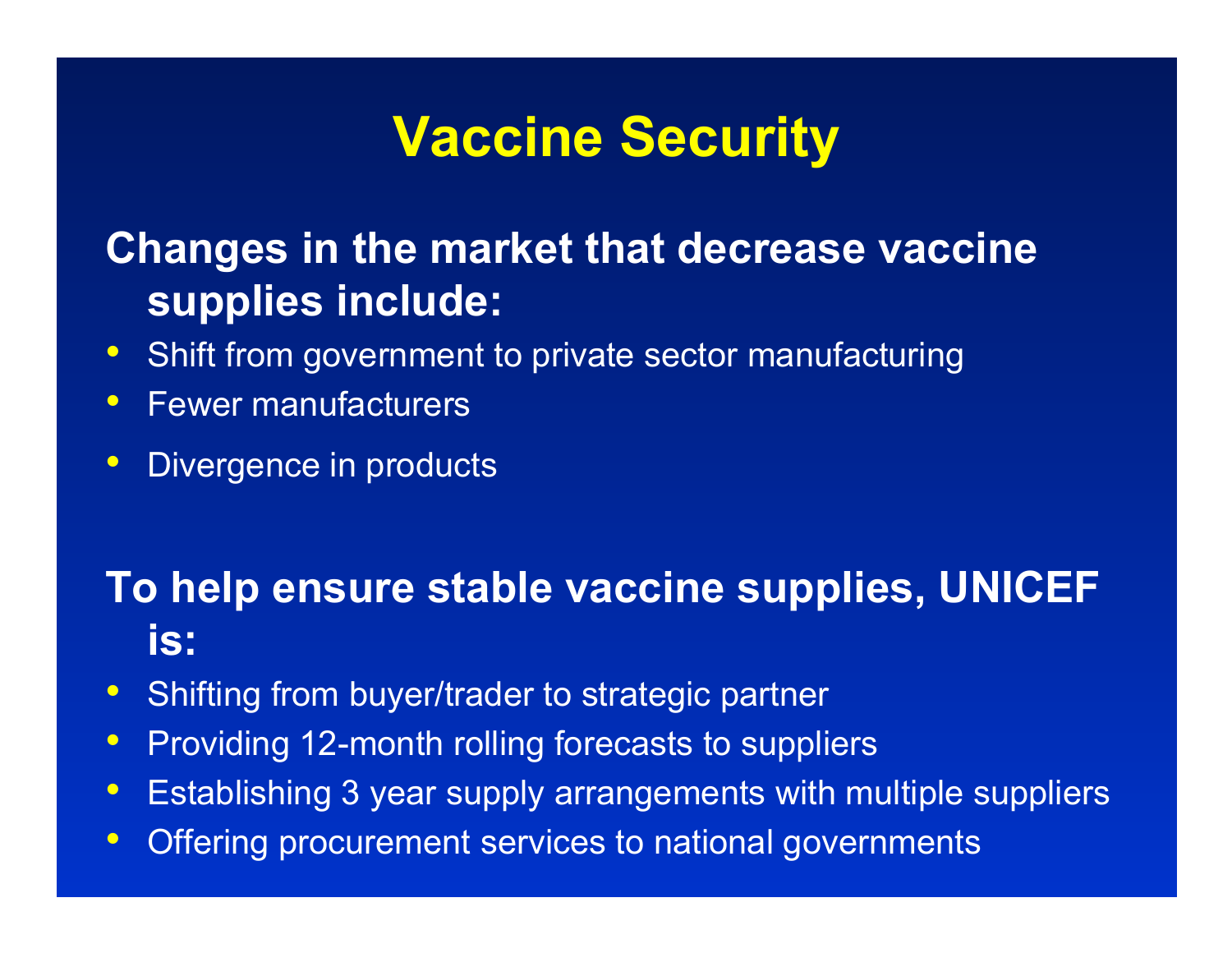# **Group Procurement Initiative**

- $\bullet$  Idea raised at previous meetings:
	- St. Petersburg (2001) and Copenhagen (2002)
- Revolving fund model
- $\bullet$ Report issued in 2003 by CVP/PATH
- $\bullet$  4 countries have expressed interest (3 Baltic nations and Bulgaria)

## **Reasons for limited interest by other countries:**

- $\bullet$ Legal issues
- •Concern about loss of flexibility
- •Adherence to current self-procurement systems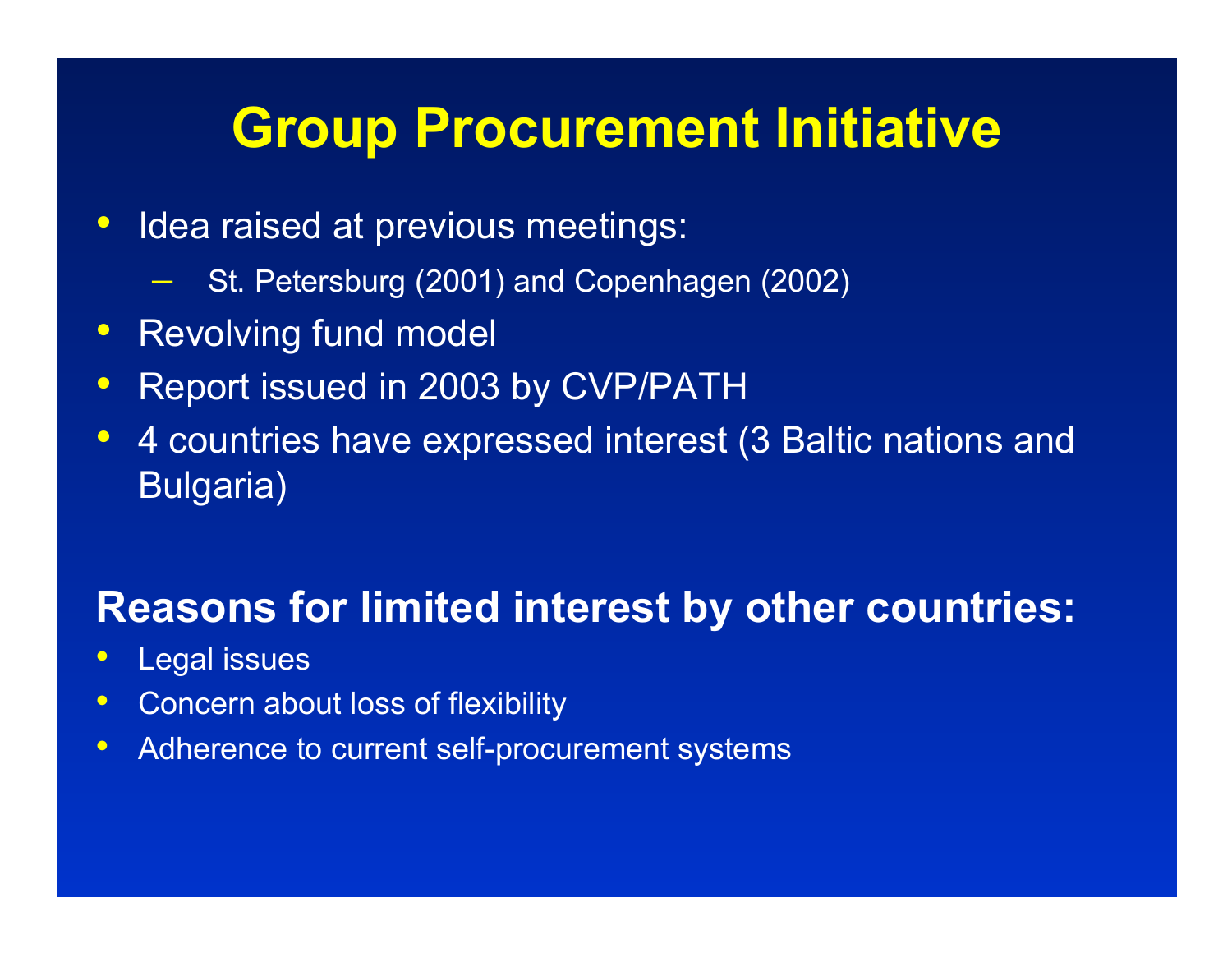# **Financial Sustainability Planning**

FSP is initiated in 2nd year of GAVI funding

### **Challenges**

- Lack of experience with program budgeting
- $\bullet$ Difficulties with data collection
- Lack of communication between MOH and MOF
- Disconnect between immunization supply and delivery
- Inadequate staff training

#### **Benefits/Lessons Learned**

- $\bullet$ Acquisition of financial skills and planning skills
- $\bullet$ Development of a multi-sector approach to problem solving
- $\bullet$ Decisions taken should be put on paper
- FSP is not a one-time event: a reiterative process
- $\bullet$  Budget projections should be prepared with participation of other donors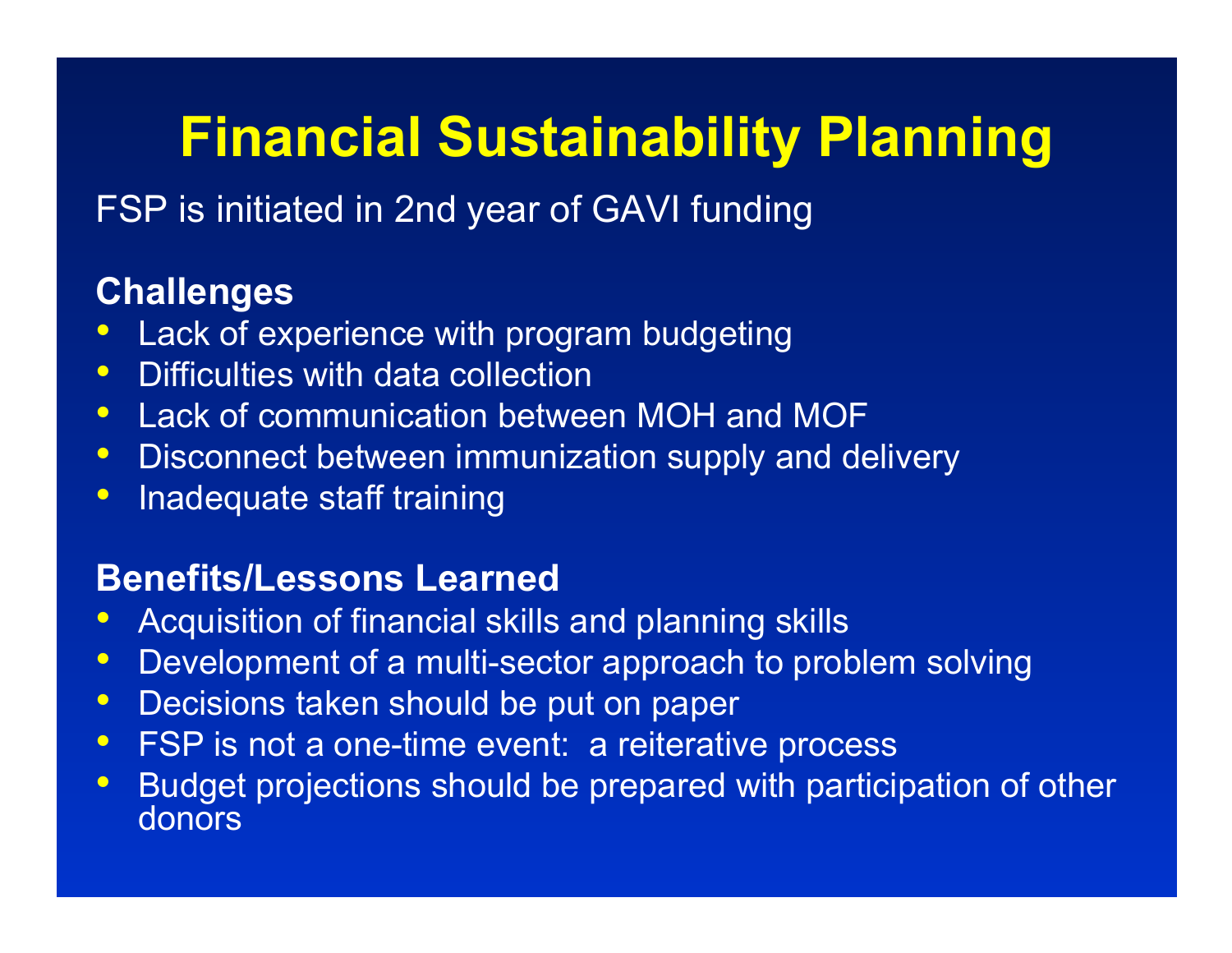# **Workshop on Evaluation of Infant Hepatitis Immunization Programs**

## **Evaluate your immunization program to:**

- •Demonstrate decreased morbidity and mortality
- $\bullet$ Increase public confidence
- $\bullet$ Advocate for sustainable immunization programs

## **The method you choose depends on what information you want to gather and available resources:**

- Immunization Coverage Surveys
- $\bullet$ Serologic Surveys
- $\bullet$ Surveillance for acute hepatitis B
- $\bullet$ Surveillance for HBV-related mortality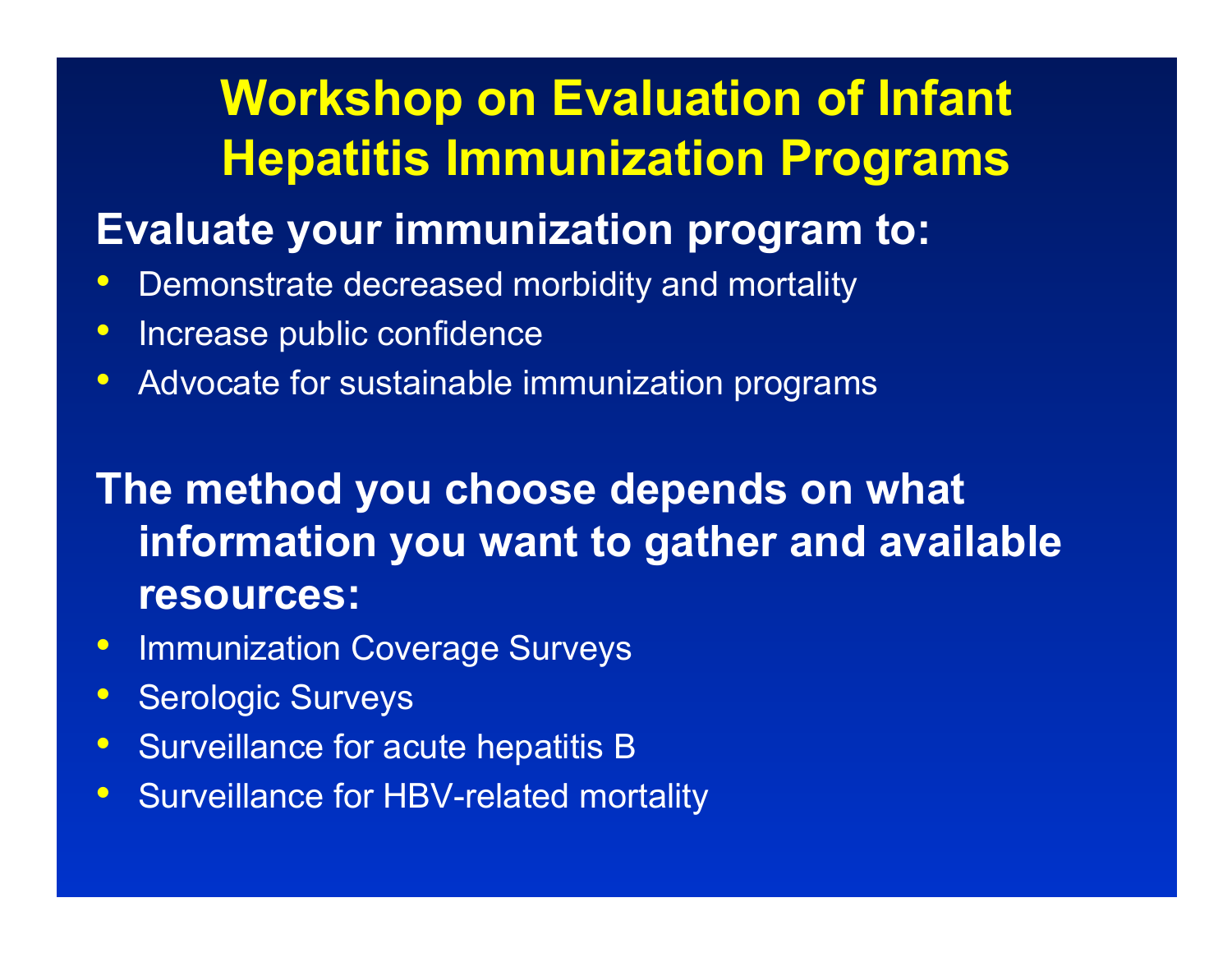# **Workshop on Technical Vaccine Issues**

- Waste management
- Vaccine preparations
	- <u>– Liberator Angel</u>  $-$  Freezing, schedules, prevention of perinatal transmission, simultaneous administration of other vaccines
	- –– Hepatitis B vaccines are interchangeable
	- –Monovalent hepatitis B vaccines should be used at birth
- Duration of protection
	- –At least 15 years
- Vaccine boosters
	- Not recommended
- Pre- and post-vaccination testing
	- Neither is recommended
- Management of adult non-responders
	- – $-$  Little public health benefit seen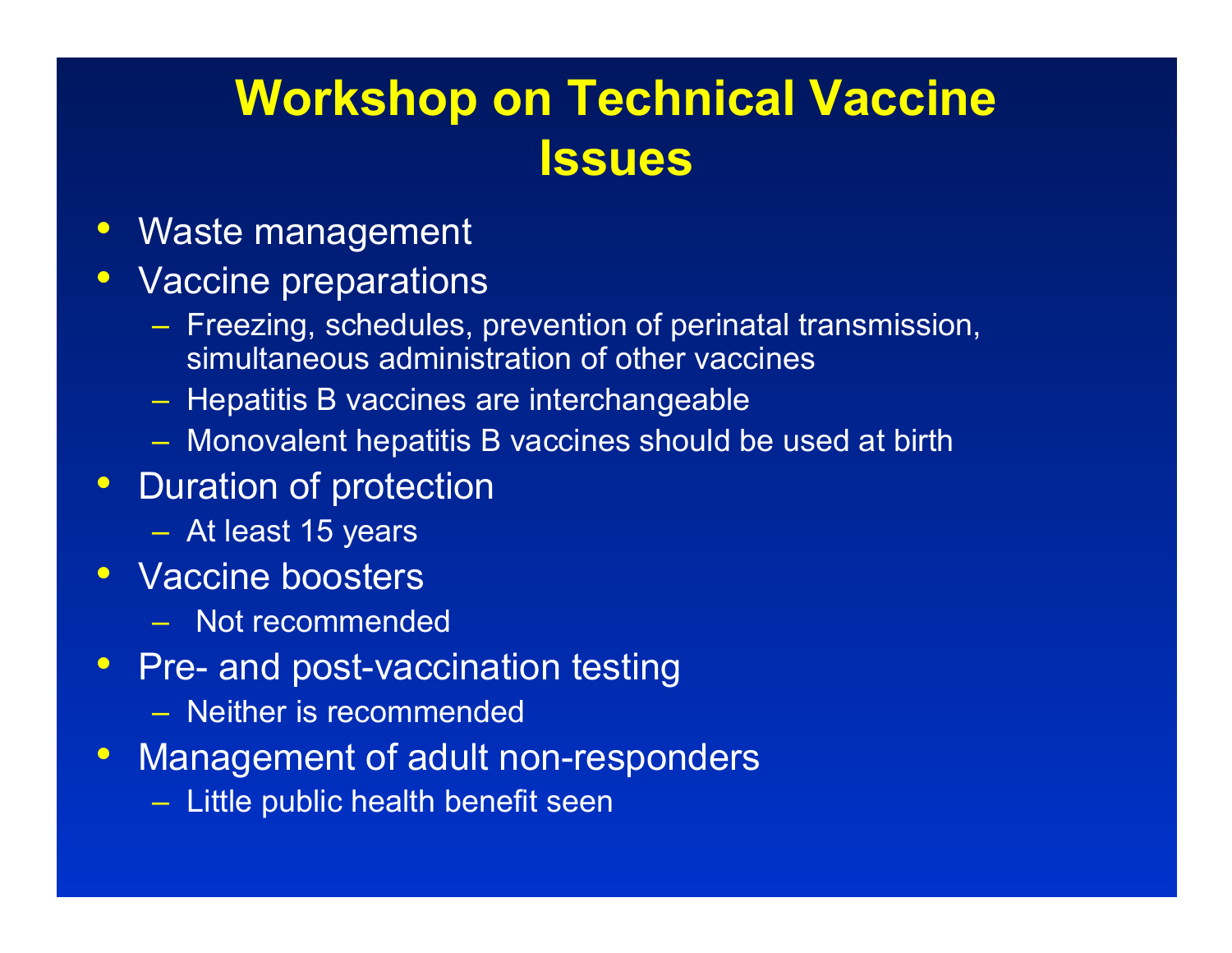# **Workshop on How to Manage a Vaccine Safety Crisis**

- Ensure that staff are trained to deal with the media
- Investigate promptly to determine if the event is a coincidence, a program error, or a real vaccine safety issue
- Think twice before blaming the vaccine or stopping immunization!
- Keep on message -- identify a spokesperson
- $\bullet$ Communicate with the medical community
- $\bullet$  Involve professional organizations and global partners, such as WHO and UNICEF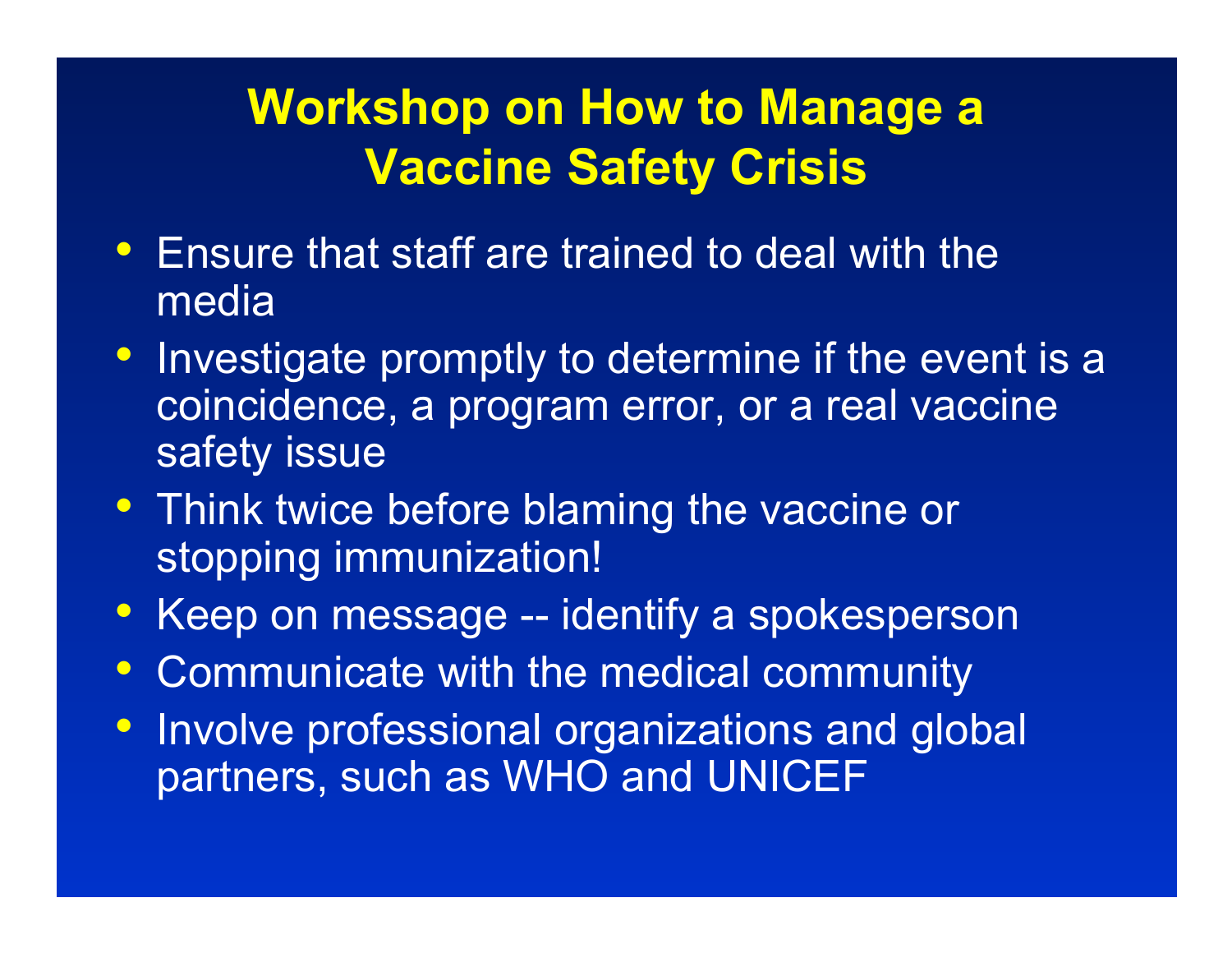# **Workshop on Financial Sustainability Planning**

- Participate in the WHO Health Reform and FSP Workshop with a multi-sectoral planning team that includes representatives of the Ministries of Health and Finance
- Leave the WHO Workshop with a plan of action in which all team members have well defined roles and commitments
- Ensure that discussions of health reform include public health and immunization issues, as well as healthcare delivery
- Describe immunization costs together with benefits
- $\bullet$  Emphasize to financial planners that financial sustainability is not synonymous with complete self-sufficiency, but may lead the way to decreased dependency on donors